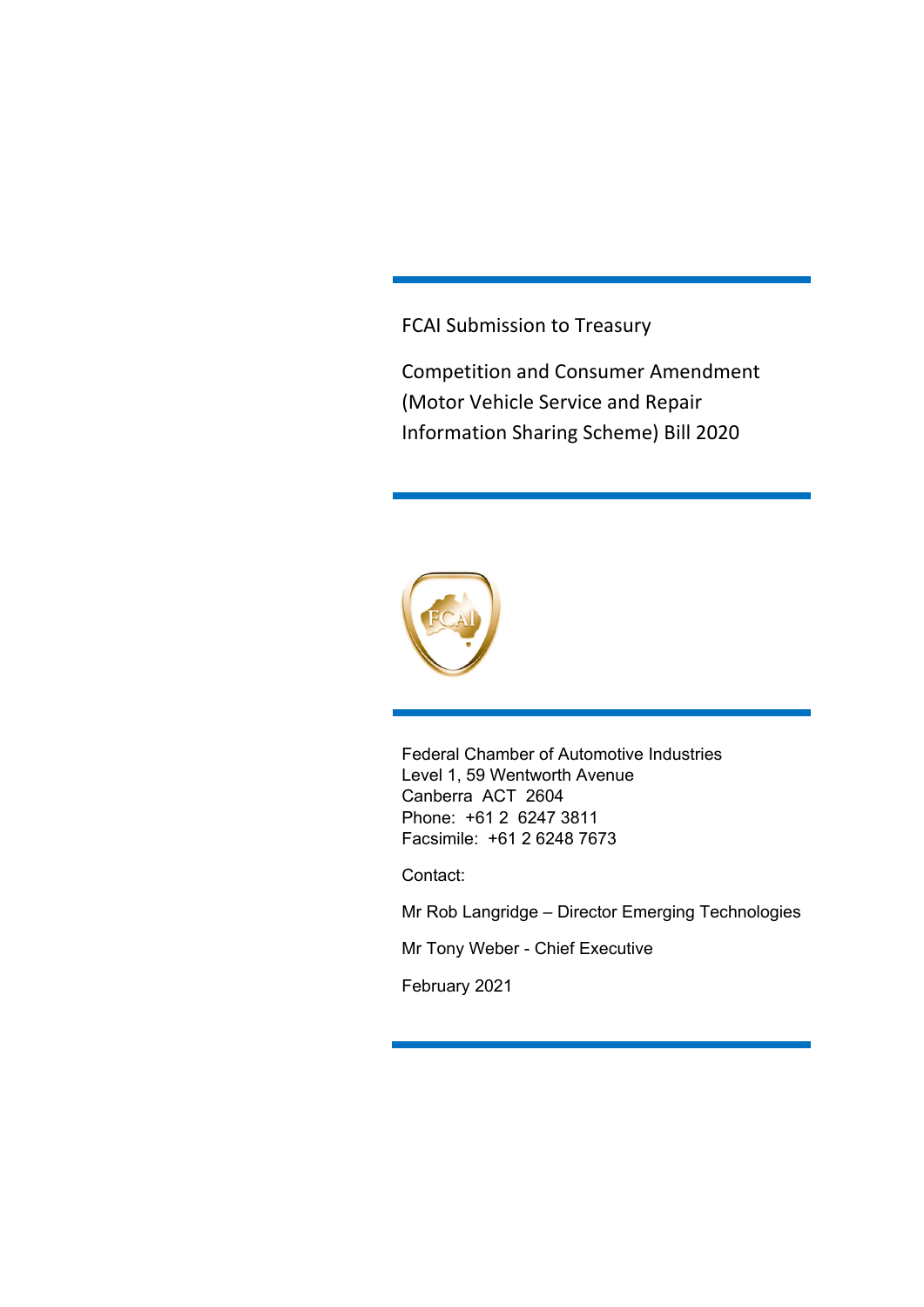#### **INTRODUCTION**

This submission is made by the Federal Chamber of Automotive Industries **(FCAI**) in response to Exposure Draft of the Competition and Consumer Amendment (Motor Vehicle Service and Repair Information Sharing Scheme) Bill 2020 (**Bill**) released by Treasury on the 18<sup>th</sup> December 2020.

The FCAI is the peak industry organisation representing the importers of passenger vehicles, light commercial vehicles, and motorcycles in Australia. (**Distributors**).

The FCAI Board is publicly on record as supporting the sharing of Service and Repair information with all repairers on sensible and commercially equitable terms.

#### **BACKGROUND**

The FCAI is the peak industry organisation representing Distributors in Australia. The FCAI welcomes the opportunity to make this submission to the **Treasury** concerning the new **Bill.** 

FCAI represents 60 brands offering 380 models, sold, and serviced by almost 3,600 dealers, Australia's automotive sector is a large employer and contributor to our economy, lifestyle, and communities big and small. In this submission, FCAI calculates that there will be 52 of our member distributors affected by this legislation.

FCAI member organisations are at the cutting edge of innovation, according to Boston Consulting Group 2019 Most Innovative Companies Report<sup>1</sup>, 6 vehicle manufacturers are in the Top 50 most innovative companies worldwide. Vehicle manufacturers are expending extraordinary amounts of money on research and development to commercialise and introduce the latest technologies with advances that will bring quantum changes to the way in which Australians access and operate motor vehicles providing cutting edge technology increasingly providing safer and more environmentally friendly vehicles meeting the requirements of Australian consumers.

A snapshot from a sample of publicly available 2019 financial reports from global automakers:

VW Group 14.3 Billion € \$22.4 Billion Toyota 1048.8 Billion ¥ \$12.9 Billion Ford 7.4 Billion US\$ \$9.5 Billion

**Brand R&D Expenditure R&D Expenditure \$AUD** 

<sup>1</sup> https://www.bcg.com/en‐au/publications/2019/most‐innovative‐companies‐innovation.aspx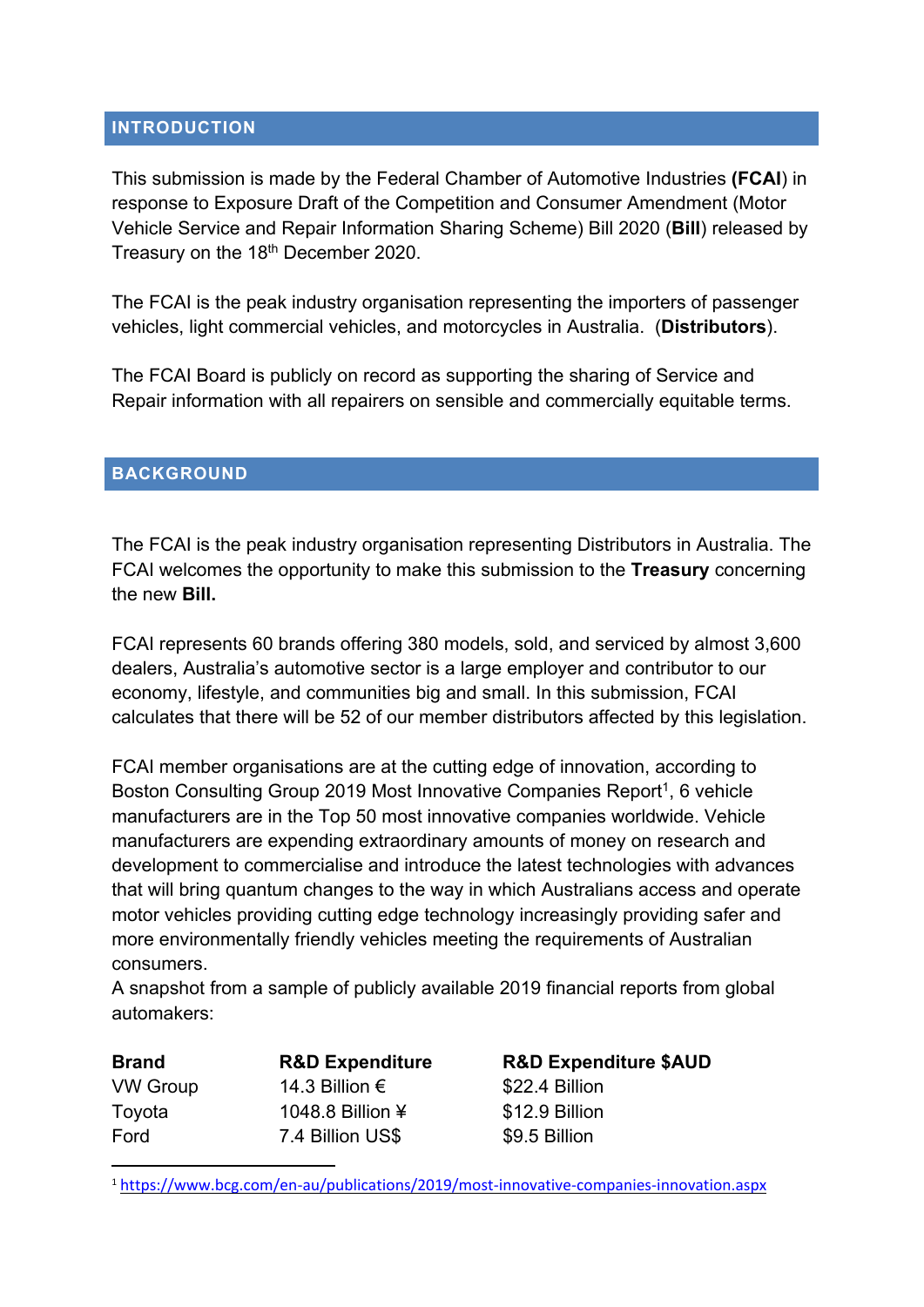Australia represented 1.06 million sales out of an estimated global sales volume of 91 million vehicles in 2019 equating to around 1%, and the largest selling vehicle in the Australian market has sales of only 50,000 annually. It is important to recognise the extremely small size of the Australian market in comparison to other international markets, in terms of overall population and numbers of automotive repairers. This is important when considering the costs in providing service and repair information and the potential cost recovery from the Australian market with an aftermarket service and repair sector estimated<sup>2</sup> at around 22,500 service and repair businesses and 11,000 crash repair businesses.

The average age of the Australian vehicle fleet has been increasing and is now estimated at 10.1 years<sup>3</sup>. The Australian new vehicle market has been consistently in decline since 2017 and FCAI has seen several manufacturers exit the Australian market in the face of considerable economic, regulatory and confidence factors that has made Australia's small market (by world standards) increasingly more difficult to operate in. Further regulation could potentially result in some Distributors deciding not to compete in the Australian market in the future resulting in a less consumer choice and a less competitive new vehicle market.

Finally, FCAI members provide and have provided service, repair, and diagnostic information to dealers with whom they have / had a detailed contractual and business relationship. This provides context to the information and a limited risk of liability for the distributor. This is not necessarily the case with  $3<sup>rd</sup>$  party repairers and training providers with consequent increased business risks.

### **KEY POINTS**

- 1. This submission addresses several issues that go to the necessity for the scheme and its overall design. It then comments on a number of aspects of the scheme as proposed in the Bill.
- 2. The key points made in the submission concerning the necessity for the scheme and its overall design are:
	- a. It has not been demonstrated that the scheme is justified. The ACCC's Market Study which has been certified as being equivalent to a Regulatory Impact Statements is out of date and deficient. In addition, the cost burden imposed on the industry as estimated by Treasury is vastly understated.

<sup>2</sup> ACCC New car retailing final report

<sup>3</sup> National Road Safety Strategy https://www.roadsafety.gov.au/performance/measures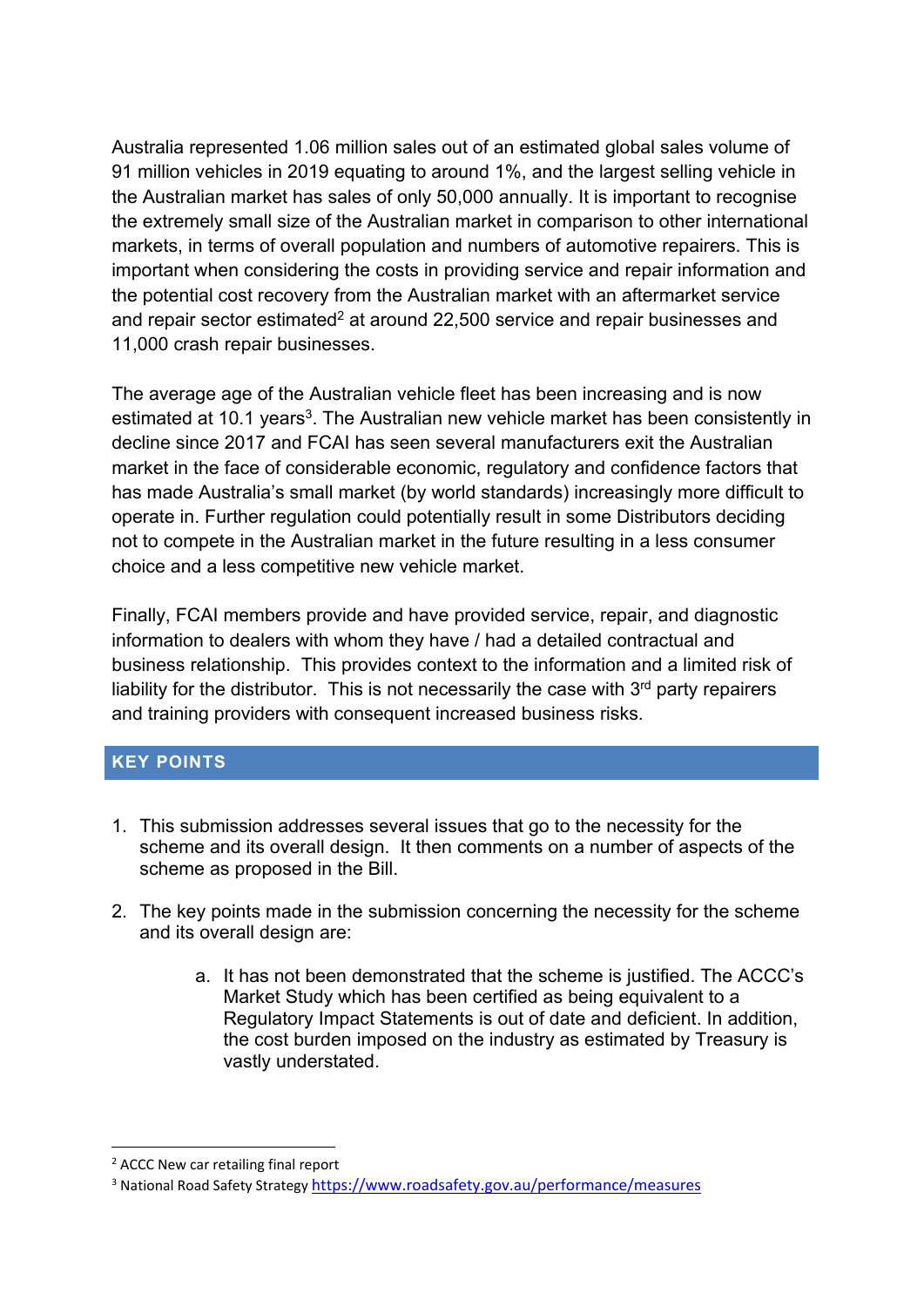- b. According to the Explanatory Memorandum, the Bill is designed to benefit repairers and consumers through increased choice and competition4. However, the Bill excludes a significant part of the repair market – aftermarket parts and accessories. If the Bill is to achieve its stated aim, the manufacturers of aftermarket parts and accessories should also be subject to the Bill.
- c. All stakeholders agree that access to safety and security information should be subject to appropriate safeguards – that is the information should only be able to be accessed by appropriate people. The Bill proposes that the safeguards will be the responsibility of the data providers. This is completely unacceptable. Data providers do not have any expertise, and this is an appropriate function for governments who can readily provide the necessary safeguards through a registration scheme.
- d. The penalties proposed in the Bill are completely out of proportion to the seriousness of the contravention. Proposed penalties of up to \$10 million are appropriate when the consequences of the breach are significant and far-reaching. Cartel conduct is an example where such a penalty is considered appropriate. A data provider failing to provide some information to a repairer is not the this category. The penalties should be substantially reduced.
- 3. The submission makes the following specific points about the Bill:
	- a. The central concept of the Bill 'scheme information' is problematic:
		- i. In many instances it will not be feasible to make 'training information' available and when it is, there is a real danger that it will be misinterpreted.
		- ii. Requiring information to be made available for vehicles up to 20 years old will impose substantial costs on distributors, and for some current independent Distributors will not be possible.
		- iii. The meaning of 'manufacturers of scheme vehicles' should be clarified'
		- iv. The exclusion about information relating to 'emerging or unexpected faults' should be clarified.
		- v. Electronic logbooks should be excluded.
	- b. 'Fair market value' should specifically refer to a reasonable profit and take account of the size of the Australia market.

<sup>4</sup> At page 3 of the EM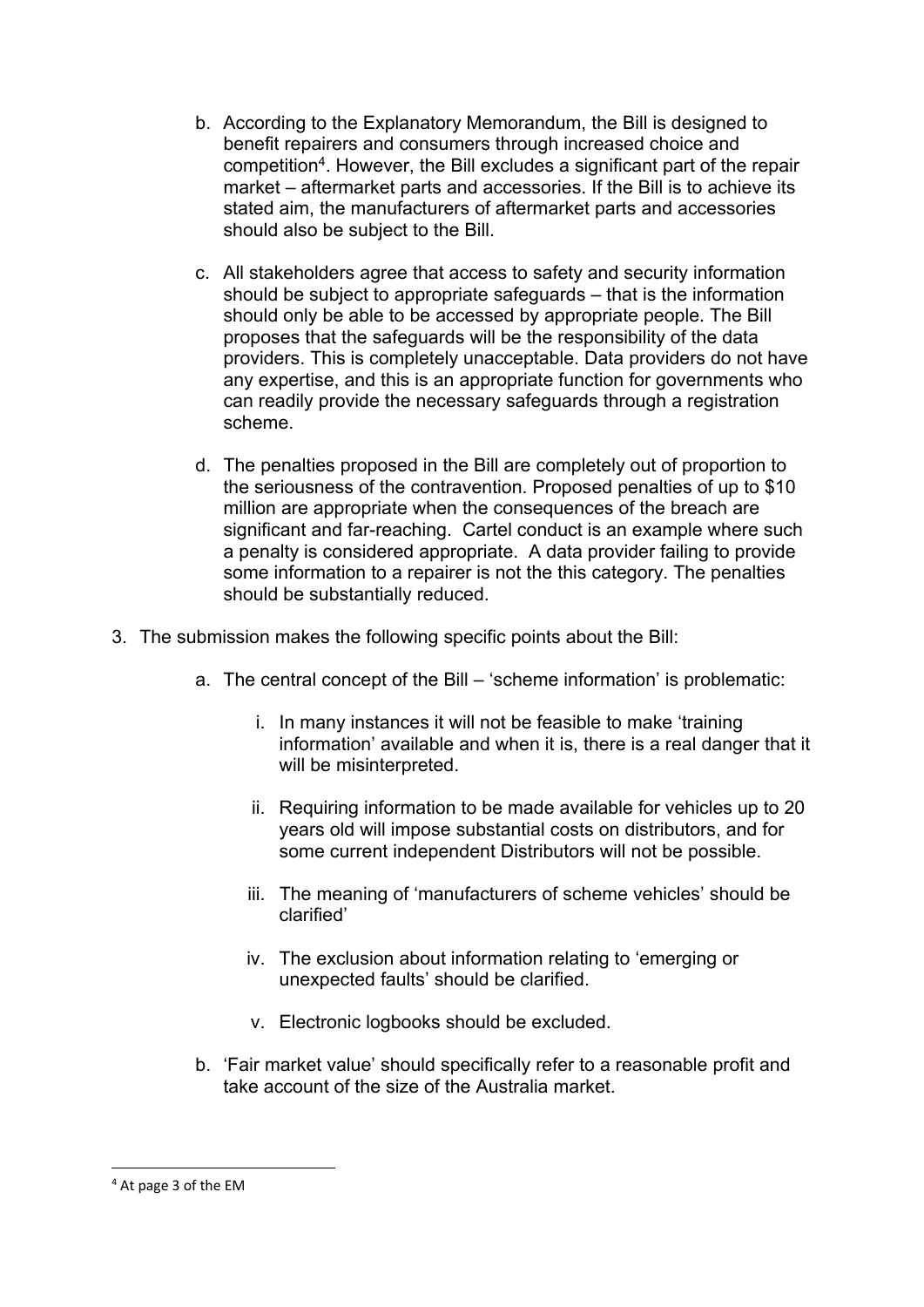- c. A data provider should not have to provide information it has received prior to the Bill passing into law if to do so would put it in breach of copyright or a breach of contract.
- d. The time limits in the dispute resolution process are completely unrealistic.
- e. The Scheme Rules need to be provided in ample time to allow them to be properly reviewed and for all responses to be considered.
- f. The proposed implementation date of July 2022 is extremely ambitious given the size and scope of the IT development required not to mention the retrospective volume of documents involved.

### **A PROPER RIS HAS NOT BEEN COMPLETED.**

- 4. To justify any significant piece of legislation, such as the Bill, a comprehensive and detailed Regulatory Impact Statement is required which demonstrates that the benefits of the legislation outweigh the costs. Treasury has certified that the Market Study by the ACCC is equivalent to a Regulation Impact Statement, for the purposes of the Bill.
- 5. The ACCC's Market Strategy cannot and should not be relied on. To be fair, the ACCC agrees with this. It says<sup>5</sup>:

'*The ACCC has not sought to specify what particular form of regulation should be adopted. This will require careful consideration of the costs and benefits of alternative approaches and is beyond the scope of this study.*'

- 6. Looking at the Market Study, it is understandable that the ACCC was of this view.
	- The market study was completed in December 2017 meaning that most of the data relied on is at least three years old.
	- The size of the repair market which is allegedly constrained by lack of access to repair information and parts is not properly defined. The relevant market should not include:
		- o repairs done on behalf of the Distributors (either under their warranty, consumer guarantees, or on a goodwill basis) because the consumer is not paying for this – the Distributor is and accordingly is entitled to select the repairer who will carry out the work;

 $<sup>5</sup>$  At page 131</sup>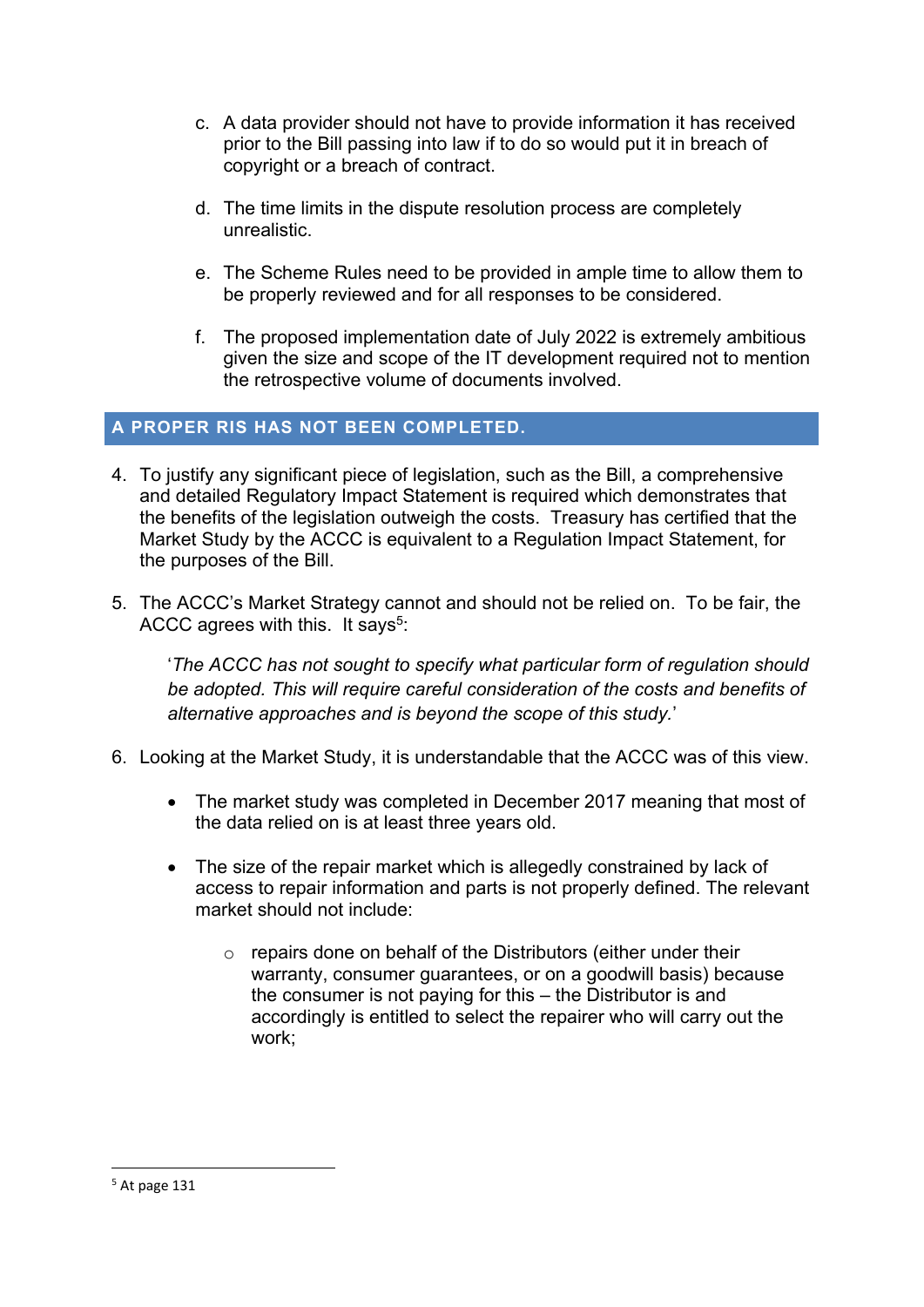- $\circ$  routine servicing and repairs which clearly any repairer could carry out – for example changing oil, replacing brake pads and other routine servicing. Minimal technical information is required to carry out these repairs, or routine servicing.
- o repairs carried out on aftermarket parts and accessories. Although the FCAI contends that this sector should be included (see below) the Bill only refers to vehicle manufacturers, not the manufacturers of aftermarket parts and accessories

The only segment of the repair market that is impacted by an inability to access information is the repairs that require technical, specialised information or diagnostic tools.

- The extent of the inability to access information is, with respect, not comprehensively analyzed. For example, in the Market Study the ACCC summarized a response from the FCAI to a request for its members to identify whether they would provide information requested in 22 specific examples<sup>6</sup>. The response noted that Audi, Honda, Ford, Nissan and Subaru would have refused to provide the information, for various reasons. Putting to one side the fact that this is now more than 3 years old (and the FCAI understands that at least one of these distributors, if asked the question now, would respond positively), these distributors represent just 19% of the full year 2020 market.
- Treasury has assessed the annual regulatory burden on businesses to be \$1.509 million. This is a vast under-estimation.

Treasury suggests that all that will have to be undertaken by Distributors is to expand their existing systems. This is simply not true. Most Distributors' communication systems operate behind firewalls or on closed direct access private networks which are not used exclusively for service or repair information. This means stand-alone systems will need to be developed or modified and will need to be made to include payment gateways which do not currently exist. New public access level security systems and monitoring will also need to be incorporated as well as segregation with corporate IT systems to guard against cybersecurity risks which are increasingly prevalent. A major Australian brand had their IT systems compromised and offline for over a week in 2020 following a cyberattack.

The FCAI has estimated what the actual costs are more likely to be. These are set out in Attachment 1. It shows that the estimated establishment costs for the industry are \$43.4 million with the annual costs being an additional \$28.7 million. Note that these costs do not include the costs for aftermarket parts and accessories suppliers. As discussed later, FCAI believes that they should be included.

<sup>6</sup> At page 115 of the Market Study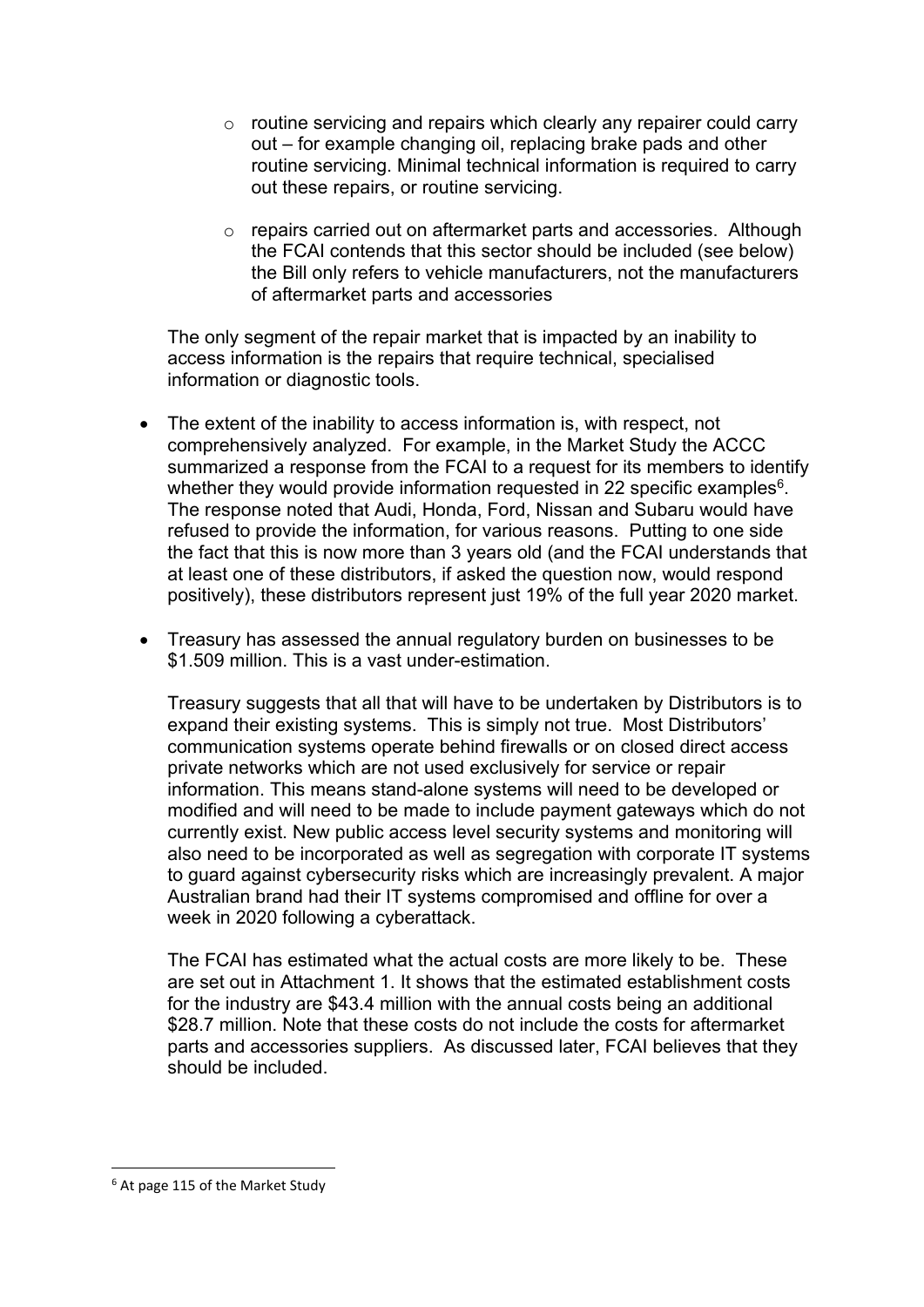Because of the limited time available, these figures are estimates only but when you consider the proposed maximum fines faced by Distributors if they breach the Bill (more of which will be said later), these costs are likely to be an under-estimation.

#### **AFTERMARKET PARTS AND ACCESSORIES SHOULD BE INCLUDED**

- 7. According to the Explanatory Memorandum, the Bill will benefit repairers and '*consumers both through increased choice and competition'7*. However, the Bill excludes a significant part of the repair market - aftermarket parts and accessories. Aftermarket parts and accessories often have unique service, diagnostic and repair requirements that need to be diagnosed and repaired during the vehicle's in-service life. Some examples are:
	- a. aftermarket entertainment and navigation systems which are integrated with electrical systems;
	- b. vehicle performance improvements which are integrated with a vehicle's powertrain control systems;
	- c. vehicle chassis and suspension products, many of which require unique settings and alignment specifications;
	- d. specialised towing equipment which is integrated into vehicle electrical systems;
	- e. Light commercial vehicles (but not exclusively) are commonly fitted with specialised equipment such as:
		- i. Rear tray bodies
		- ii. Refrigeration units
		- iii. Vehicle protection and recovery systems; Bull Bars and Winches
		- iv. Aftermarket suspension systems with specific in-service requirements including wheel alignment settings
		- v. Differential locking systems
		- vi. Lighting systems
		- vii. Aftermarket alarm systems
		- viii. Aftermarket Dash Cams
		- ix. Additional Fuel Tanks
		- x. Radio Communication systems, UHF, CB, HF
		- xi. Dual Battery and Charging systems
		- xii. Air Compressors with some linked to air assisted suspension systems
		- xiii. Integrated Invertor systems to power 230v AC equipment.
		- xiv. Tyre pressure monitoring systems
		- xv. Occupational Health and Safety equipment for example, when vehicles are being used in mining operations.

<sup>7</sup> P 3 of the EM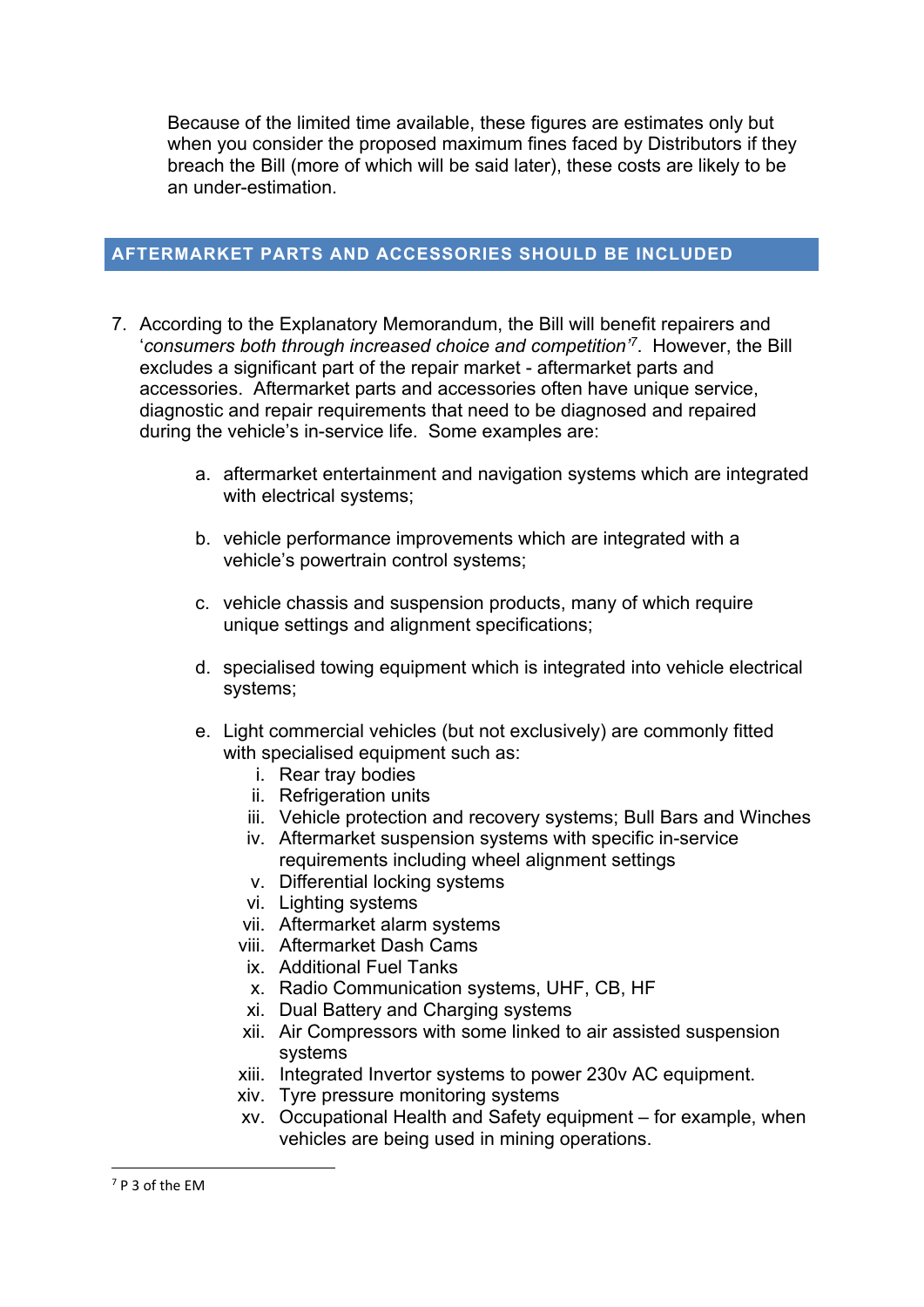- 8. Many of these accessories are fully integrated into vehicles both mechanically and electronically. As they become increasingly complex and integrated, diagnostic, service and repair information about the accessories is essential in order to maintain, service, diagnose and repair vehicles which have the accessories fitted.
- 9. For the Bill to properly benefit consumers through increased choice and competition, it should extend to the manufacturers of aftermarket parts and accessories.

### **ACCESS TO SAFETY AND SECURITY INFORMATION**

10. As the ACCC said it its Market Study:

'*Stakeholders agree that environmental, safety and security-related technical information should be subject to safeguards*' 8

- 11. Safety and security information is extremely important and if it is accessed by the wrong parties (either because they are not sufficiently skilled to use the information or are seeking to use it for unlawful proposes) the consequences for technicians and consumers can be grave. The safety of their vehicle could be compromised and their vehicle could be subject to data breaches or theft.
- 12. The Bill makes it an offence for a data provider to provide safety and security information for a scheme vehicle to a person:
	- a. who is not an Australian repairer or a scheme RTO;
	- b. unless the data provider has reasonable grounds to believe that:
		- i. the safety and security information is solely for use by the persons in diagnosing faults with, servicing or repairing that kind of vehicle:
			- 1. in the case of an Australian repairer—for the purposes of the Australian repairer's business; or
			- 2. in the case of a scheme RTO—for the purposes of providing an RTO course; and
	- c. the individual is a fit and proper person to access and use the safety and security information.
- 13. How is a data provider meant to verify that the person seeking the safety and security information is a 'fit and proper person' or will use the information solely for use in diagnosing faults, or proving an RTO course? Distributors do not have the resources or expertise to do so. Presumably, Treasury has taken the view that the' stick' of significant fines will force the data providers to act as quasi-

<sup>8</sup> At p 109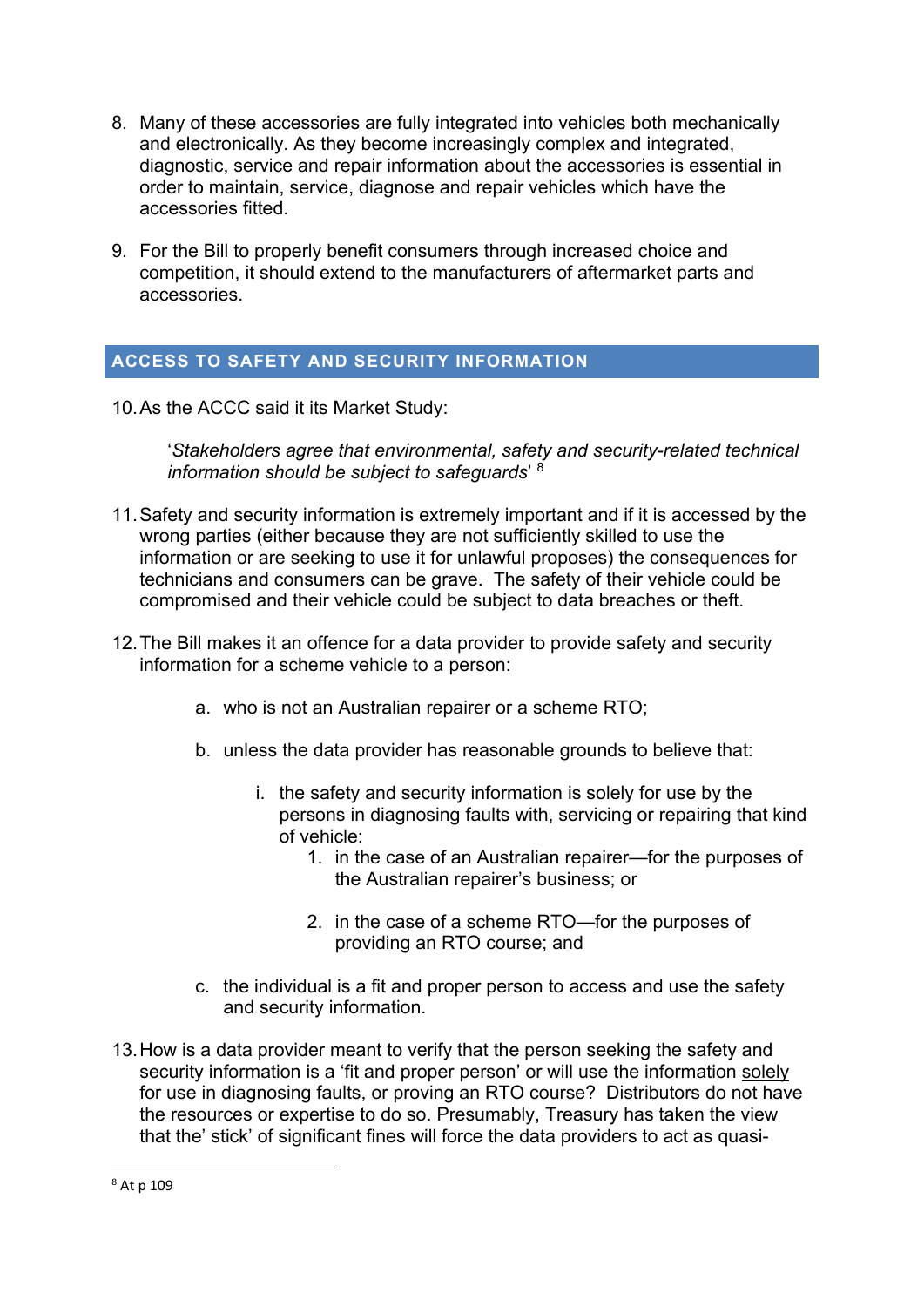regulators. This is however, a cynical, irresponsible and unfair outsourcing of a function that should be performed by Government.

- 14. The solution is easy: Government, either through the Scheme Advisor or some other entity, should implement a registration process. People who satisfy the requirements of the Bill (i.e., being 'fit and proper' etc) are registered on an annual basis.
- 15. Data providers are required to provide security information to their approved people, provided they can establish that they require the information for an appropriate reason and that they have the consent of the owner.
- 16. In the case of safety information, the provision of the information should be based on individual qualification as distinct from a business, therefore two levels of registration would be required based on the Bill. Additionally, for safety information there should only be an obligation to provision based on qualification, there should be no record keeping requirements as would be required with security information.
- 17. Given that the access regime will be Australia-wide, the registration scheme should be administered by the Commonwealth so that there is a consistency of approach.
- 18. The FCAI believes that the costs of a central registration scheme will be significantly less than the costs that will have to be borne by the data providers in verifying that people making requests of safety and security information satisfy the requirements set out in the Bill. This is because the process will be centralized (with consequent economies of scale) and the Commonwealth has expertise in running registration schemes - data providers do not.
- 19. There is a further practical constraint that relates to electronic repair manuals. The integrated nature of electronic repair manuals means that segregating certain sections of the manual to exclude safety information would be extremely difficult to achieve. Modern repair manuals have numerous embedded links which would need to be replaced, requiring the manual to be completely revised. In addition, repair manuals are designed after the vehicle has been engineered, meaning that some systems are linked to safety systems even though they are not intrinsically safety systems. Electrical wiring diagrams cannot just remove the safety systems - you get the whole diagram or nothing. Our estimates in Attachment A, do not attempt to address this cost, which are likely to be substantial for manufacturers introducing these advanced technologies.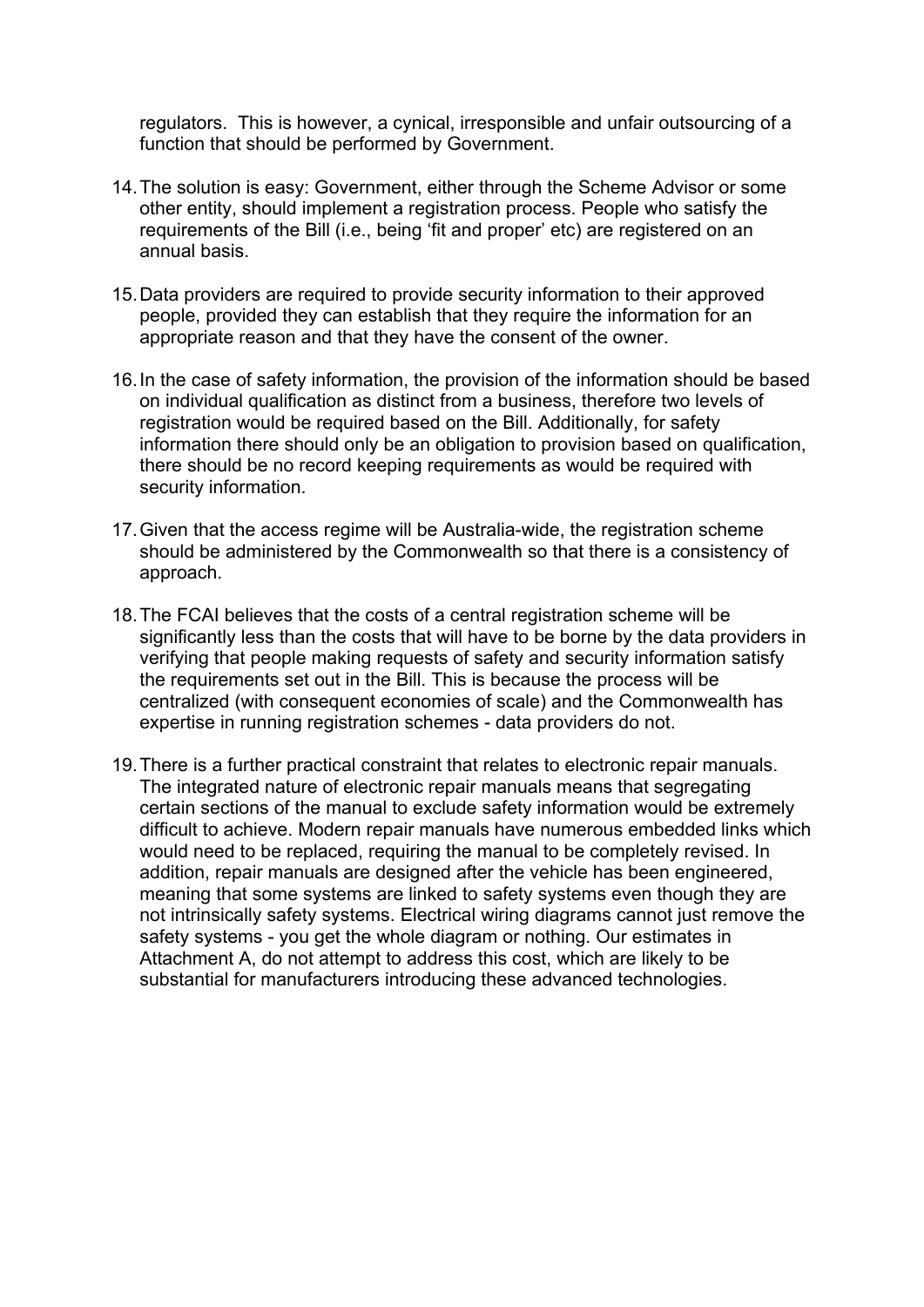### **PENALTIES ARE EXCESSIVE**

- 20. FCAI is extremely concerned about the quantum of the maximum penalties in the Bill.
- 21. Penalties should be proportional to the seriousness of the contravention9 and '*a higher maximum penalty will be justified where there are strong incentives to commit the offence, or where the consequences of the commission of the offence are particularly dangerous or damaging*.' 10
- 22. While the FCAI accepts that there should be some consequence for failing to provide scheme information, a possible fine of \$10million is completely out of proportion.
- 23. The *Competition and Consumer Act 2010* has penalties of \$10 million for what is considered to be the most egregious breaches of the Act, such as cartel conduct. The impact of cartel conduct on the community can be substantial and far reaching and, as such, a substantial maximum penalty is justified. On the other hand, a failure by a data provider to provide scheme information has an extremely limited impact – it means that one repairer cannot repair one, or a small number of vehicles, or an RTO cannot complete some training materials hardly in the same league as the impact of cartel conduct.
- 24. To compound the disproportionality, each time a data provider breaches the obligation to supply scheme information, a new offence is committed, exposing the data provider to yet another fine of \$10million.
- 25. The Explanatory Memorandum is, with respect, somewhat glib about this. It says:

*'Flexibility in the penalty amount is provided to enable the ACCC to seek penalties proportionate to the conduct. Minor breaches are not expected to attract significant penalties under the scheme'* 

*When the data provider is a vehicle manufacturer, it will typically be a large global corporation that would only be deterred by a large maximum amount. For data providers that are smaller bodies corporate, it would be expected that a court would not impose a maximum penalty'.* 

- 26. This is cold comfort for the Distributors. The ACCC does not impose the penalties – Courts do and they will be influenced by the maximum penalties specified in the legislation. Not all data providers are 'large global corporations' and Courts will not take into account the size of the data provider in assessing a penalty (as indeed they should not).
- 27. The consequence of having such large penalties is that data providers will have to be extremely careful to ensure that they face no risk of being prosecuted. This

<sup>9</sup> Australian Law Reform Commission - Securing Compliance: Civil and Administrative Penalties in Australian Federal Regulation, para 18.15

<sup>&</sup>lt;sup>10</sup> A Guide to Framing Commonwealth Offences, Infringement Notices and Enforcement Powers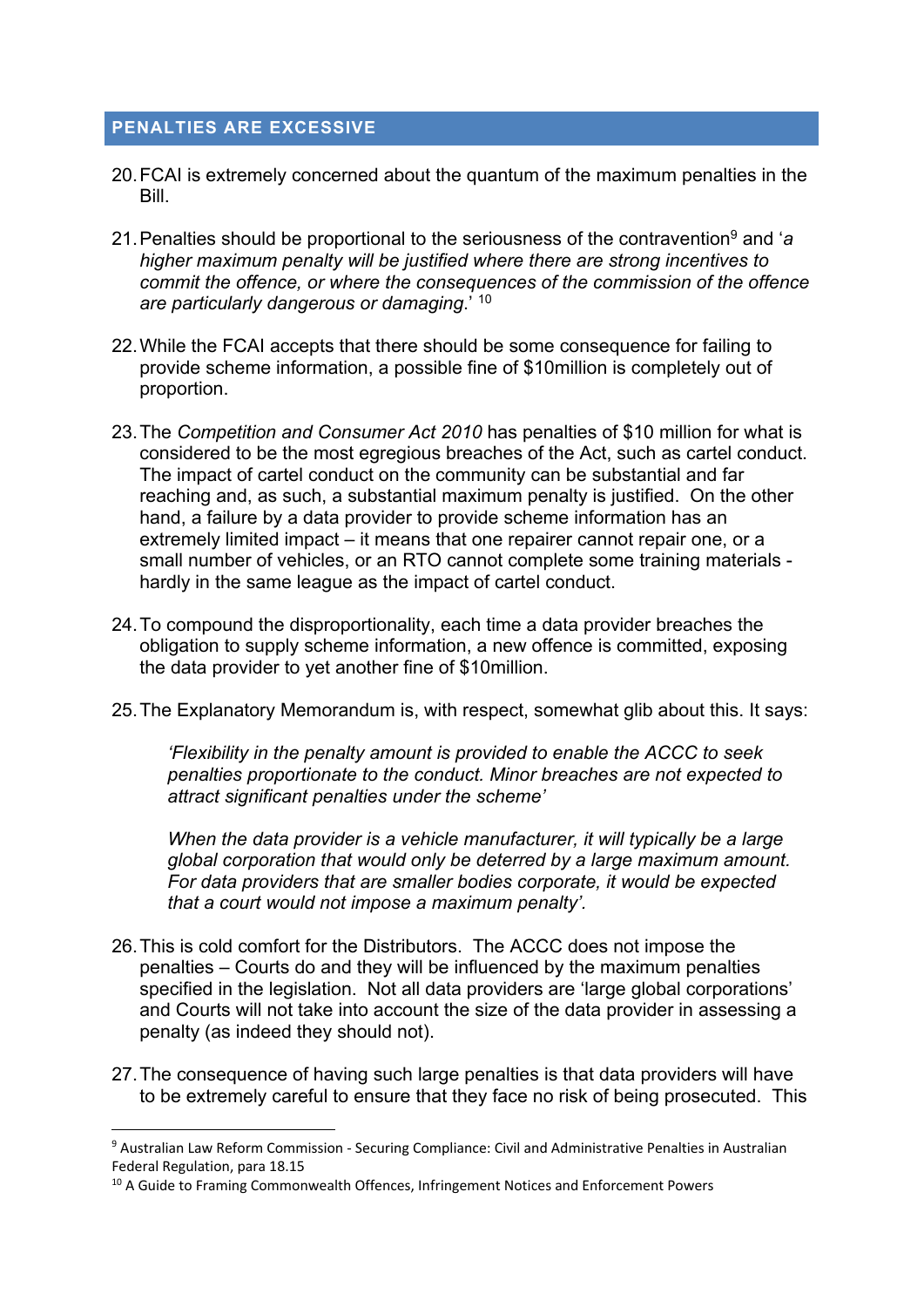will require them to devote substantial amounts of resources to be absolutely sure that they comply with the requirements of the Bill. This will not only mean that significant unwarranted costs are incurred (which will inevitably be passed onto consumers) but will also mean that the process of accessing information will be more complex than necessary.

28. These excessive penalties which will drive significant compliance costs are likely to mean that some of the smaller Distributors will have to consider the impact of the legislation in respect of their capacity to remain in the Australian market, leading to a reduction in competition.

#### **'SCHEME INFORMATION'**

#### **'Training Information'**

29. The obligation to provide:

'*information in relation to scheme vehicles … for .. training in conducting diagnostic, servicing or repair activities….*'

 while on the surface may seem reasonable is, in fact, very problematic. This is for a number of reasons including:

- a. Distributors utilize a wide variety of systems to provide training. These systems can include in-house e-learning, videos, self-paced learning, documents and links to virtual classrooms, to name but a few. It is simply not feasible for independent repairers to gain access to these systems, and it would be a substantial and unnecessary expense to migrate these training materials into an alternative platform.
- b. Invariably, the training modules developed by Distributors include some face-to-face training as a necessary component. Surely, it is not envisaged that Distributors are required to provide face-to-face training to independent repairers. If they are not, then the training materials will be incomplete and potentially open to misinterpretation and misapplication.
- c. Distributors prepare their training modules for their dealer network a known audience in respect of which they have a contractually relationship. Distributors can therefore expect the dealers to have a basic level of competency and knowledge about the vehicles in question and the training materials are prepared on this basis. Someone other than a dealer may well not have this same level of basic competency and familiarity meaning that they misinterpret and misapply the materials.
- 30. Training materials are a "value-add" which the Distributors provide to their dealers. The materials are based on the primary repair information but contain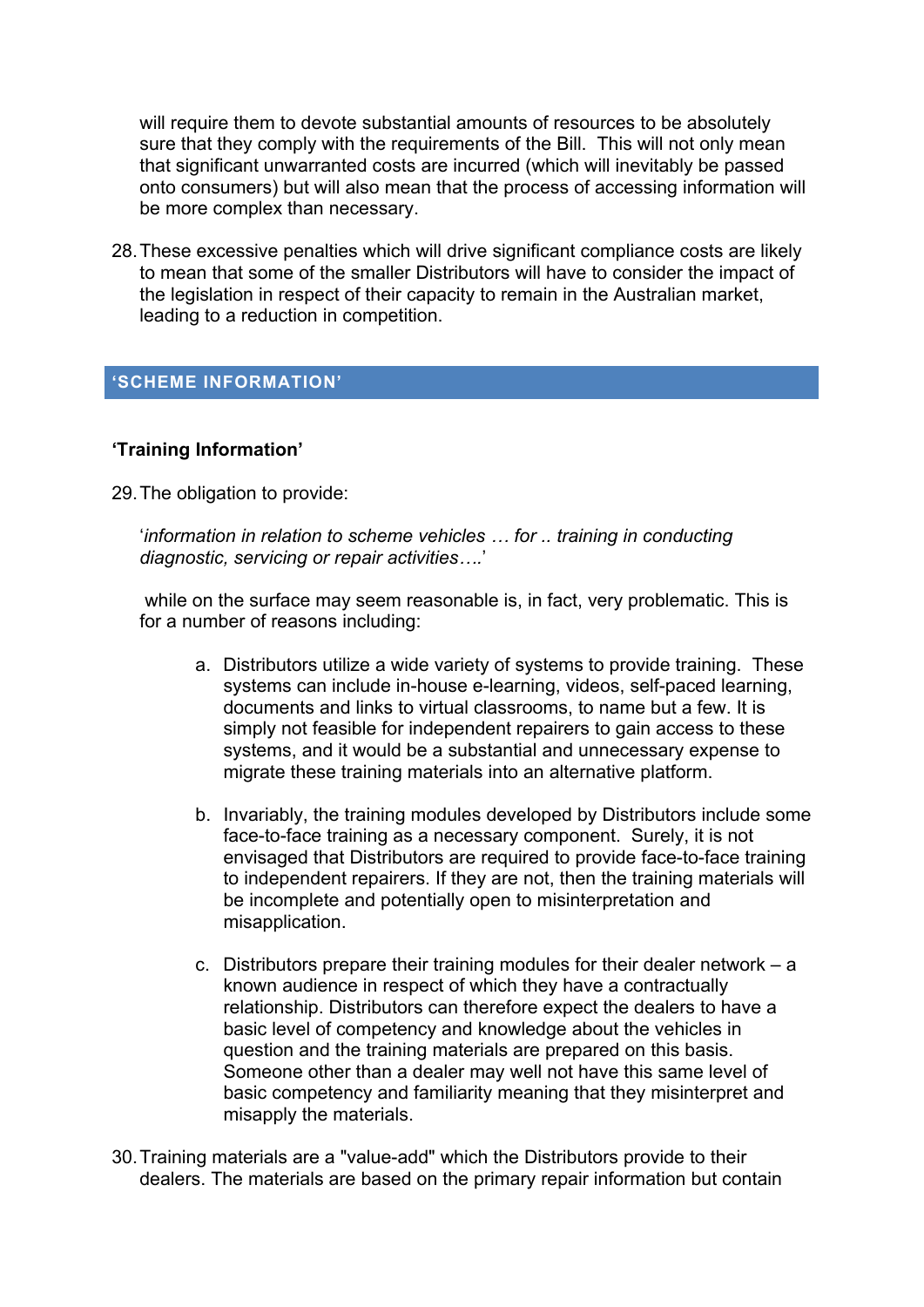intellectual property belonging to the Distributors. This is what an RTO does – it interprets and expands on primary information to develop training packages. It seems inherently unfair to require a Distributor to provide its intellectual property to an RTO which can simply repackage this and sell it. Because of the definition of 'fair market price' (which is discussed later), Distributors will not be able to be properly paid for providing their intellectual property, thereby compounding the unfairness.

#### **Retrospective nature**

- 31. To require a data provider to provide information for vehicles up to 20 years old is unrealistic and extremely onerous. As far as the FCAI is aware, it is much more onerous than any similar regime anywhere in the world at its initiation (and certainly more onerous than the EU or US requirements).
- 32. Bulletins and technical information provided to dealers up to 20 years ago in many cases will not be relevant, in numerous instances the information corrects repair manual information which has long since been corrected in the repair manual.
- 33. A number of Australian distributors are independent that is, they are not subsidiaries of the overseas manufacturer – and have not been the distributor for the previous 20 years. Indeed, during the 20-year period there may have been a number of Australian distributors. This means that the current distributor will not necessarily have access to, or be able to get access to, scheme information for vehicles that were imported and sold by the predecessor distributor(s). Where does this leave the current distributor, when they are potentially facing maximum fines of \$10 million?
- 34. The retrospective nature of the Bill also raises problems in relation to the requirement to provide training information. As previously mentioned, the training information is invariably prepared by distributors in the knowledge that the audience – their dealers - have an understanding of the vehicle's attributes. This is further exacerbated when the training materials may have been prepared up to 20 years ago. They will have been drafted in the context of the dealers' knowledge and the tools and equipment available at the time. Expecting an unskilled person to be able to interpret and apply this information is unrealistic and again, raises a significant risk of the material being misinterpreted and misapplied.
- 35. There might well be practical issues to consider. Software such as internet browsers, as well as programs to manage delivery of the material<sup>11</sup> required are usually only supported for a period of time. When the support ceases functionality and usability is often compromised.
- 36. FCAI suggests the following, which would be more reasonable:

 $11$  for example Adobe and the various plugins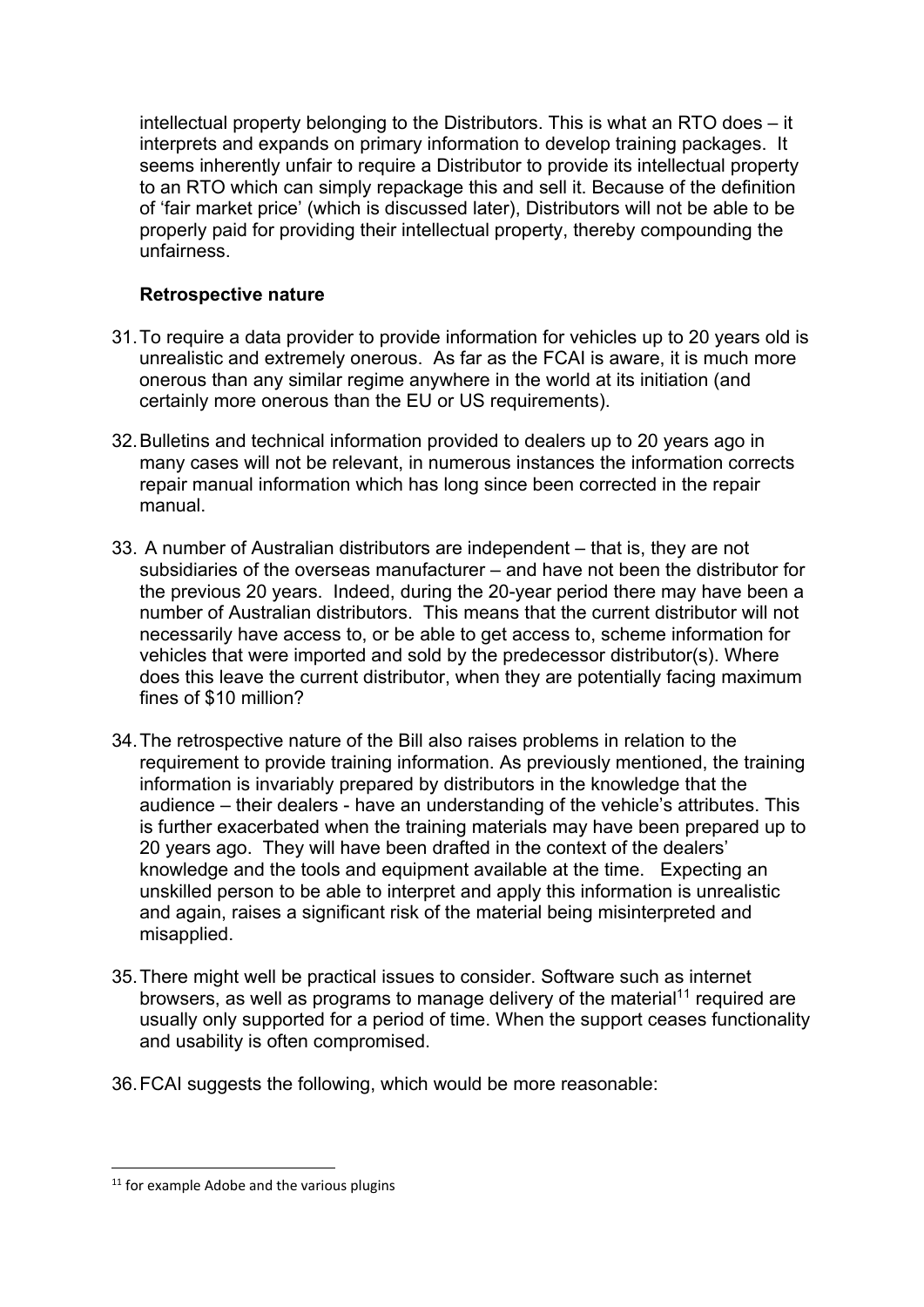- a. Where electronic repair manuals including wiring diagrams, service specifications, service schedules, lubricants and testing procedures are available to the Distributor, these could be made available back for vehicles sold after 2012.
- b. all other scheme information (Bulletins, technical advice etc.) should only have to be made available from the date the Bill comes into effect.

#### **Information relating to repairs done on behalf of the Distributor**

- 37. Some repairs are conducted on behalf of Distributors by dealers. These include repairs under warranty, recall campaigns, goodwill repairs and repairs under the ACL. It should not be a requirement for Distributors to make available information relating to these sorts of repairs. As no other repairer would be, or should be, carrying out these repairs, there is no need for the information that relates to them, to be made available.
- 38. In the case of safety recall information, provision of specific repair information "Scheme information" would most likely result in some independent repairers attempting repairs; with no obligations within this bill placed on aftermarket repairers at all, this would result in lower recall completion and issues in relation to accounting of the proportion of the fleet that has had the recall addressed.

#### **'Manufacturers of scheme vehicles'**

39. Scheme information is defined as:

*' ...information in relation to scheme vehicles prepared by or for manufacturers of scheme vehicles.'* 

- 40. It is not clear what is meant by 'manufacturers of scheme vehicles'. The FCAI assumes that 'manufacturers' has the same meaning as in the ACL but this should be clarified. For the avoidance of any doubt it should be made clear that Australian distributors will not be responsible for the provision of scheme information for:
	- a. Grey Market Imports;
	- b. Specialist and Enthusiast Scheme Vehicles (SEVS);
	- c. Used vehicle imports from other countries; or
	- d. Privately imported vehicles.
- 41. Where vehicles are imported commercially under concessional arrangements, the business undertaking this activity should take on the responsibility of making scheme information available for the vehicles that they choose to import, this needs to be made clear in the legislation.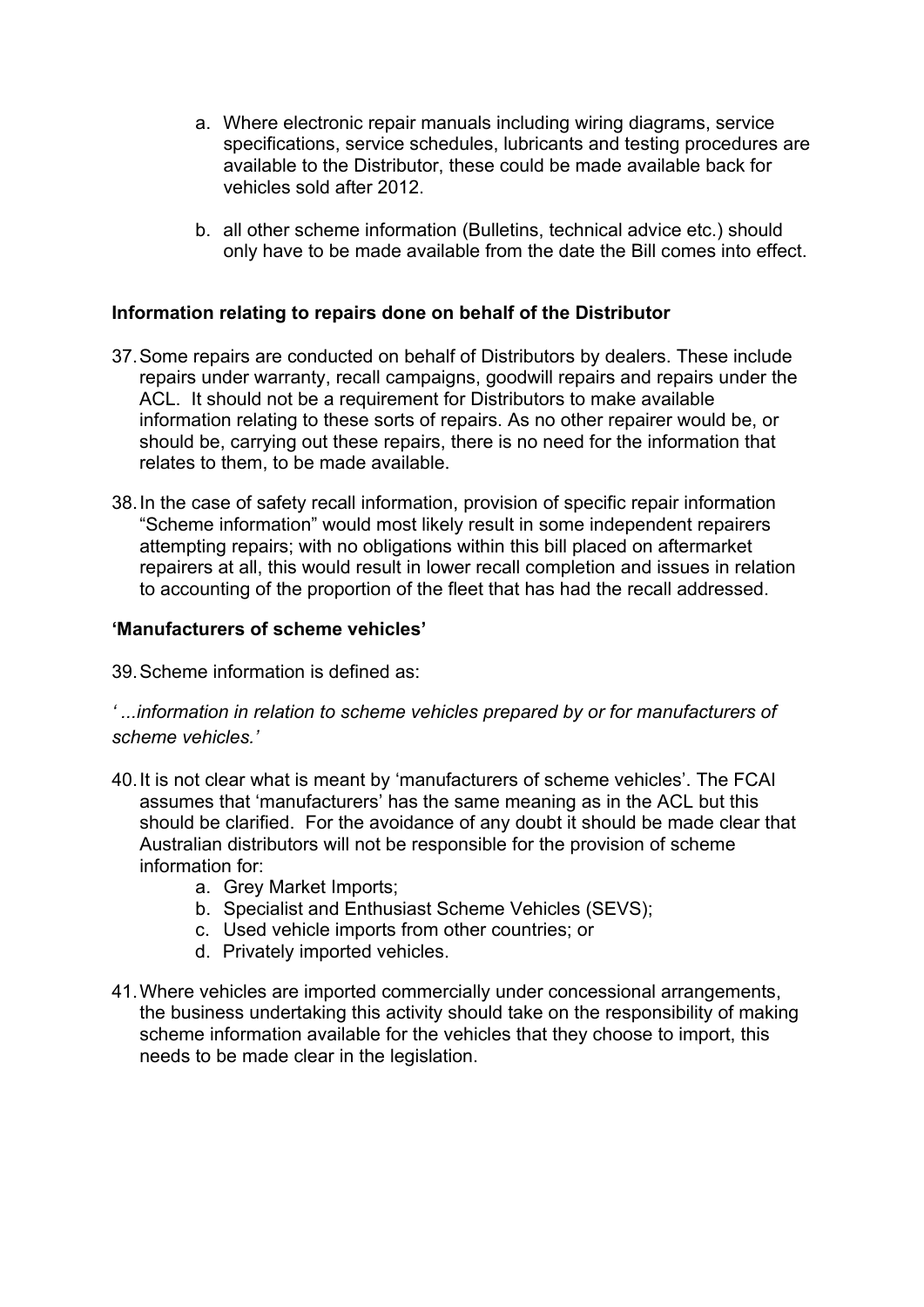#### **Form in which the scheme information is to be made available.**

42. The Bill provides that scheme information is to be made available:

 *'(a) in the same form in which it is supplied or offered for supply under subsection (1); or* 

*(b) if supply in that form is not practicable or accessible—in an electronic form that is reasonably accessible to all Australian repairers and scheme RTOs'*.

- 43. Distributors provide information to their dealer often through integrated systems meaning that the information would not necessarily be in a form that is practicable or accessible by other people. This means that the Distributors would have to reconfigure the information, which adds yet another layer of cost to this process.
- 44. It should be noted that where an electronic version is not available, to provide in such a format will incur significant resourcing and cost that that will need to be borne by users of such service (some members have advised that electronic records do not go back to 2002).

#### **Electronic Logbooks should be excluded**

- 45. Some car manufacturers have replaced traditional manual based logbooks with online logbooks operated in a secure database through their authorised dealer network. When a consumer brings their vehicle into an authorised service provider for servicing, the authorised service provider can log into the database and bring up the vehicle's records contained in the online logbook. Once the authorised service provider has completed the service, they will update the online logbook and provide a printout of the service for the consumer.
- 46. Unlike manual logbooks, the online logbook provides a complete service history for vehicles serviced within the authorised dealer network. Manual logbooks typically only contain very limited details on services, and usually only involves a stamp from the service provider certifying the service was completed.
- 47. Consumers are able to access the information contained in online logbooks either through logging in on a personalised online account, or through requesting a copy of the service information through an authorised dealer and can in many cases update their details.
- 48. The provision of online logbooks is a means through which authorised dealers can provide a differentiated and qualitatively superior record keeping service to customers.
- 49. While independent repairers may not be able to access online logbooks, there is absolutely no attempt to limit service and repair markets and exclude independent repairers. This is because consumers still have the freedom to choose servicing from independent repairers if they wish to do so and can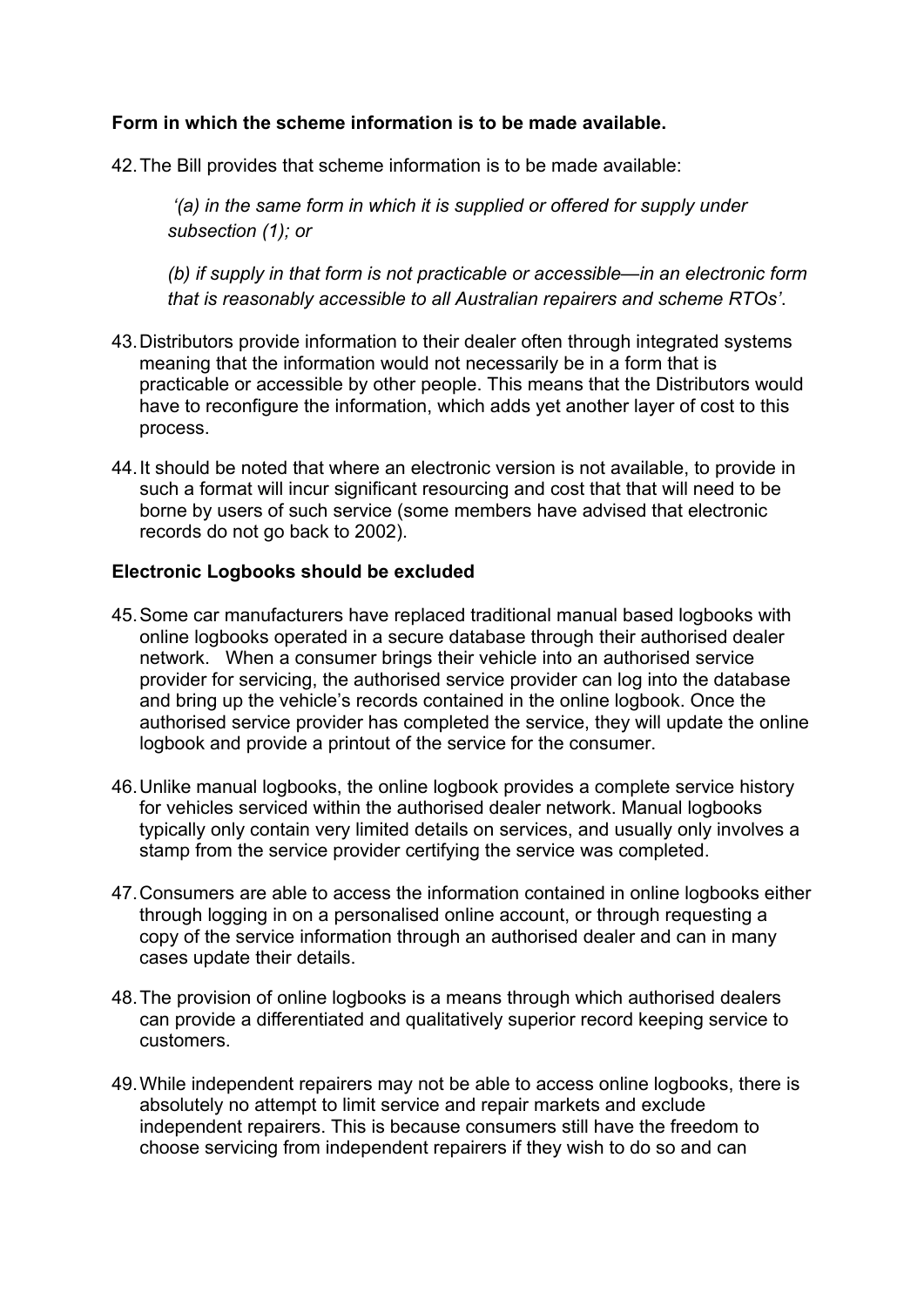provide independent repairers with access to the information contained in an online logbook.

- 50. While independent repairers are not able to update an online logbook, it also does not preclude a consumer from maintaining their own manual logbook of servicing.
- 51. There is therefore no need for electronic logbooks to be made available to independent repairers on the basis that all of the necessary service and repair information necessary is provided separately.

#### **Emerging or unexpected faults**

- 52. The FCAI agrees that scheme information should not include information provided to a restricted number of repairers for the purposes of developing solutions for emerging or unexpected faults.
- 53. Developing solutions for faults can take a significant amount of time and involve a lot of interactions between the manufacturer and the restricted number of dealers. This information should be excluded from 'scheme information' and it should be made clear that the data provider's obligation to provide information only commences when the fault has been rectified and be limited to the material provided to the dealer network about the rectification of the fault.

#### **PROHIBITED TERMS**

- 54. The prohibition on 'bundling' has the potential to cause problems as some of the information simply will not be of any use without specialized tools or software. In the case of software, this may require the person seeking access to purchase a software license. That is, it 'will be a requirement for the '*Australian repairer or scheme RTO to acquire one or more services or products from the data provider or any other person'*.
- 55. This should be clarified.

### **FAIR MARKET VALUE**

- 56. The FCAI agrees that if a data provider is required to provide repair information it should receive a fair price in return. However:
	- a. the price should include a reasonable profit. While this is possibly implied by some of the criteria spelt out in the Bill, it should be specifically mentioned.
	- b. the price charged for the supply of information similar to scheme information in overseas markets is likely to be unhelpful at best and misleading at worst. The Australian automotive market is extremely small by world standards and is one of the most competitive in the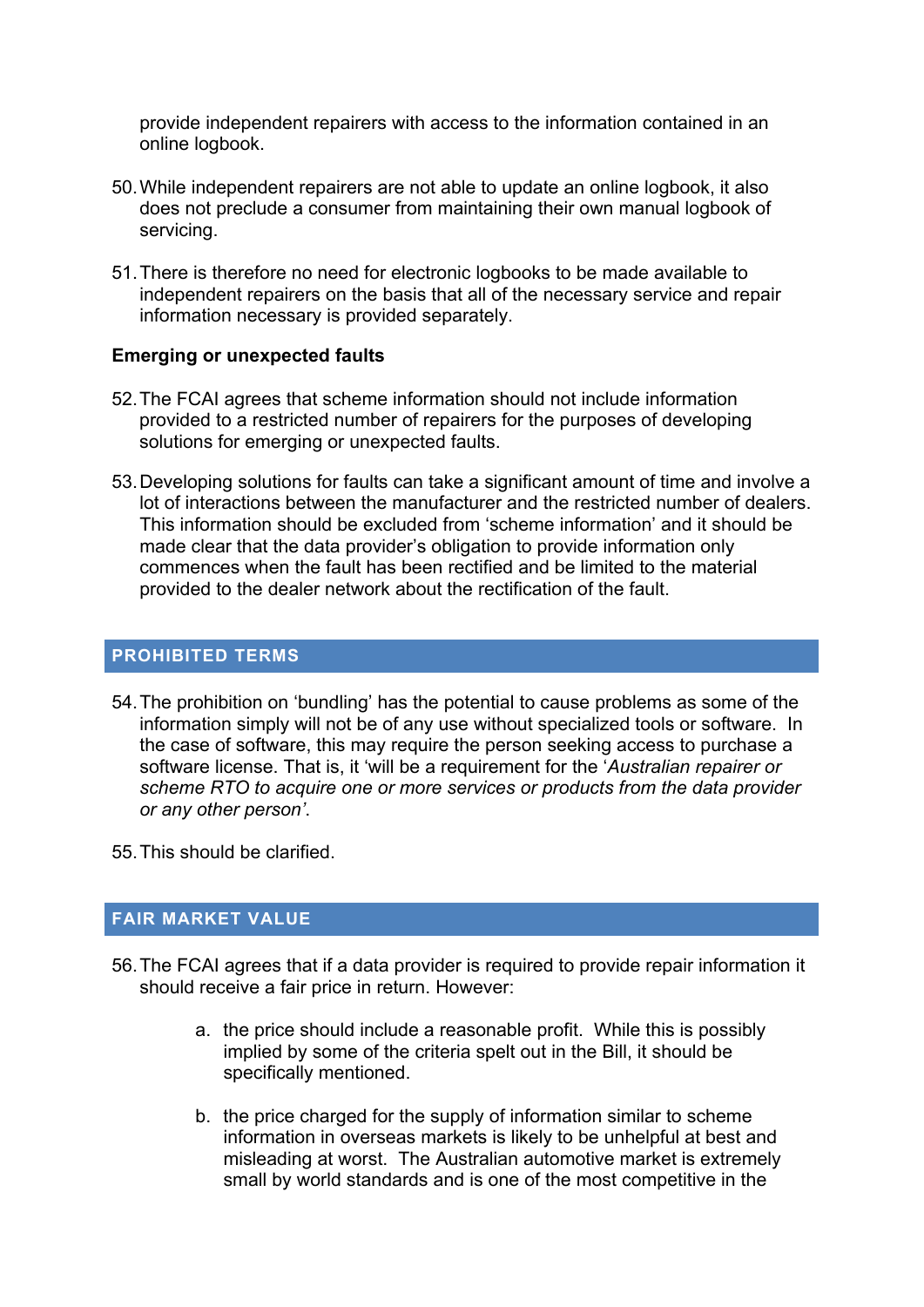world. There are around 52 brands competing for approximately 1 million vehicle sales which means many of the Distributors in Australia are very small: in fact, in 2020 there were 20 brands which sold less than 1,000 units and 28 brands which sold less than 5,000 units. For these Distributors in particular (but all of the Australian Distributors to varying extents) the cost of the repair information, when amortized over the number of vehicles per year per model is likely to be substantially more than would be the case for overseas markets.

### **DATA PROVIDER MUST COMPLY WITH SUPPLY OBLIGATIONS DESPITE EXISTENCE OF OTHER RIGHTS AND OBLIGATIONS**

- 57. The FCAI is particularly concerned about the requirement for a data provider to provide scheme information even if this would mean:
	- an infringement of copyright by the data provider or any other person;
	- a breach of contract in relation to the supply of the scheme information; or
	- a breach of an equitable obligation of confidence to which the data provider is subject in relation to the supply of the scheme information.
- 58. If this requirement only applied to scheme information that was acquired by the data provider on or after the date the scheme comes into force, then the FCAI would be less concerned. This is because the data provider could ensure that it acquired the information considering the scheme requirements. However, when, as is currently envisaged, information is required to be provided that was acquired by the data provider many years before, it raises particularly difficult and unfair matters. It also goes against the principle that legislation should only, in very exceptional circumstances, have a retrospect effect.
- 59. For example, an independent distributor might well have been provided with scheme information from the overseas manufacturer on the express basis that the scheme information only be distributed on a limited basis – i.e. to dealers under obligations of confidentiality. If an independent repairer subsequently asks for this information, the distributor is placed in an unenviable position – either it complies with the scheme and provides the information, risking the wrath of the overseas manufacturer (which might include being terminated), or it refuses to supply the information and face the prospect of a maximum penalty of \$10 million.
- 60. What if the owner of the information issues proceedings against the distributor seeking an injunction? Presumably, the distributor will have to defend the proceedings, or face being in breach of the scheme. It will have to pay its legal costs and probably those of the owner, even though it is completely innocent of any wrongdoing.
- 61. Clearly, this is completely inequitable.
- 62. This section should, in effect be reversed. That is, a data provider should not have to provide information it obtained prior to the scheme being introduced if to do so would be: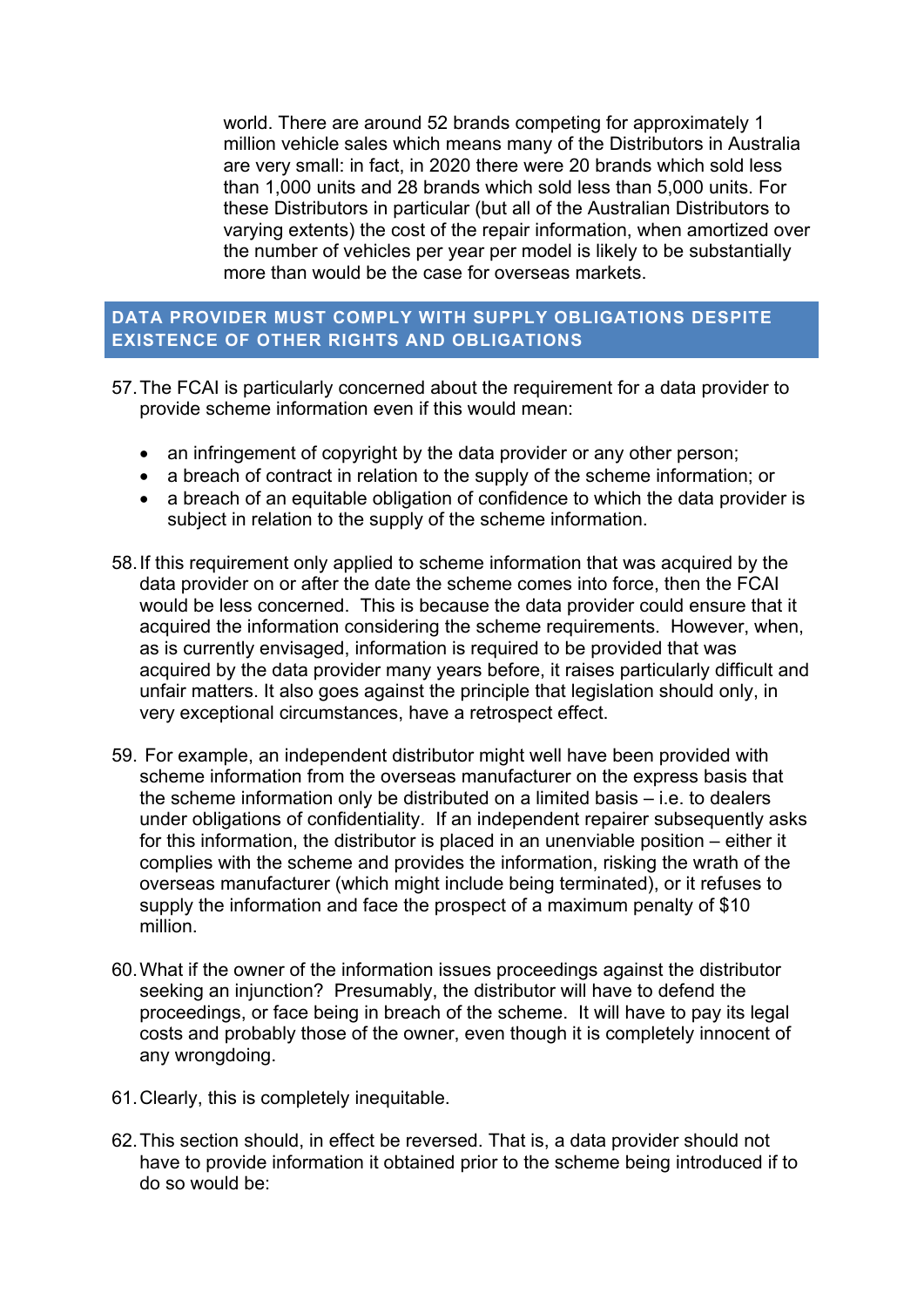- an infringement of copyright by the data provider or any other person;
- a breach of contract in relation to the supply of the scheme information; or
- a breach of an equitable obligation of confidence to which the data provider is subject in relation to the supply of the scheme information.

#### **DISPUTE RESOLUTION**

- 63. The FCAI is supportive of the dispute resolution process. However, the time frames allocated for resolution appear to be extraordinarily short and do not consider differing cultures, holiday periods or time zones which, given the international nature of the automotive industry they should. For example, some technical information required to resolve a dispute may only exist overseas, in time zones that are significantly different to Australia. To obtain this information within 2-days is completely unrealistic.
- 64. The FCAI suggests that the dispute resolution process as provide for in the Franchising Code of Conduct should form the basis of the dispute resolution process in the Bill.

#### **SCHEME RULES**

65. The Bill makes extensive reference to the Scheme Rules and it appears likely that the Rules will expose the data providers to additional obligations. A copy of the Scheme Rules needs to be provided well before the Bill comes into effect so that they can be properly reviewed and considered in plenty of time for any necessary amendments to be made.

#### **PROPOSED IMPLEMENTATION DATE**

66. The Bill proposes an introduction date of July 2022, this is extremely ambitious given the level of IT development that will need to be undertaken by a large number of participants. The substantial retrospective nature of the Bill increases the implementation timing considerably.

#### **LEGISLATION APPLICABILITY**

67. In 2020 there were 20 brands which sold less than 1,000 units and 28 brands which sold less than 5,000 units. For these Distributors in particular (but all of the Australian Distributors to varying extents) the cost of the providing repair information, when considering the likely aftermarket repairer demand will mean that there is no possibility of covering the costs let alone make any minimal profits. For this reason, FCAI recommends that this Bill should not apply to brands retailing less that 1,000 units per year averaged over reasonable period time.